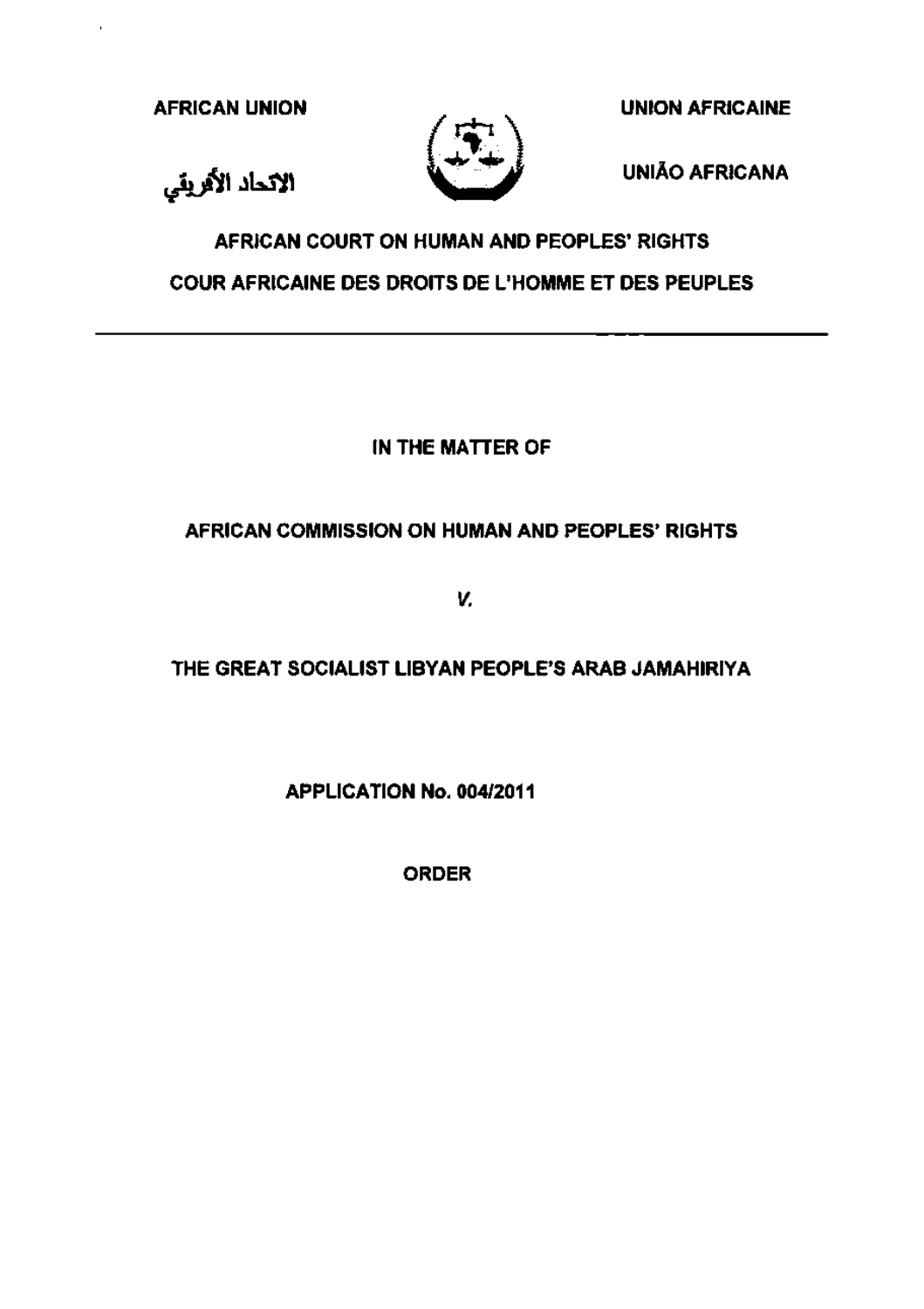The Court composed of: Gerard NIYUNGEKO, President; Sophia A.B. AKUFFO, Vice-President; Bernard M. NGOEPE, Modibo T. GUINDO, Fatsah OUGUERGOUZ, Augustino S.L. RAMADHANI, Duncan TAMBALA, Elsie N. THOMPSON and Sylvain ORE- Judges; and Robert ENO- Registrar,

#### In the matter of:

#### AFRICAN COMMISSION ON HUMAN AND PEOPLES' RIGHTS

v.

#### THE GREAT SOCIALIST LIBYAN PEOPLE'S ARAB JAMAHIRJYA

After deliberations,

makes the following Order.

- 1. By an application dated  $3<sup>rd</sup>$  March, 2011, the African Commission on Human and Peoples' Rights (hereinafter referred to as the Applicant) brought before the Court a case against the Great Socialist Libyan People's Arab Jamahiriya (hereinafter referred to as the Respondent).
- 2. On  $8<sup>th</sup>$  June 2011, the Registry received a letter from the Respondent dated 7 June, 2011, transmitting its response to  $\frac{1}{2}$ the Applicant's application

2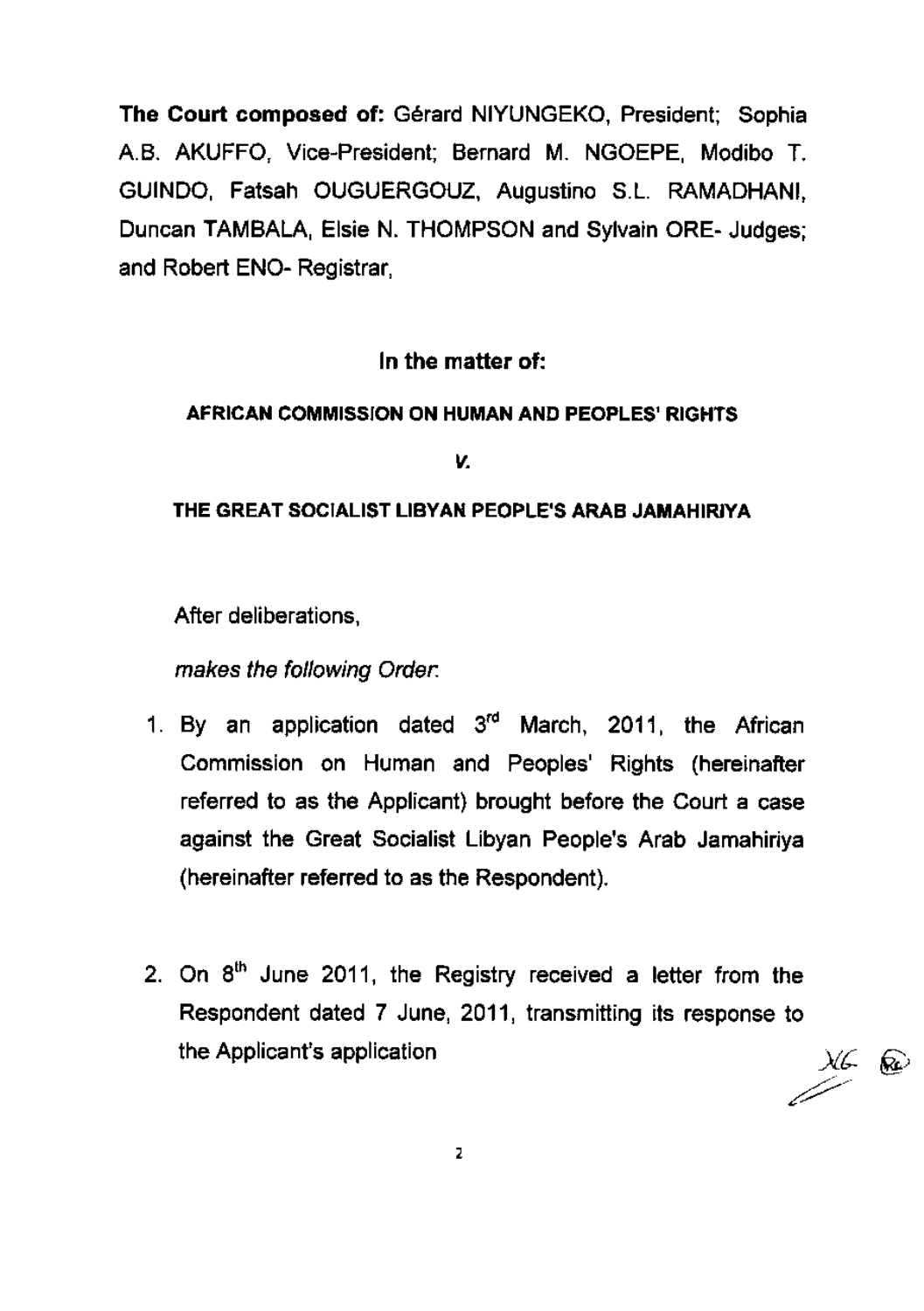- 3. On 28<sup>th</sup> June, 2011, the Registry received a letter from the Applicant dated 27 June, 2011 , requesting for extension of time for its reply to the Respondent's response, up to  $30<sup>th</sup>$ September, 2011.
- 4. By an Order made on 2<sup>nd</sup> September 2011, the Court decided to extend the time for the Applicant to file its reply to 30 September, 2011.
- 5. On  $7<sup>th</sup>$  October 2011, the Registry received a letter from the Applicant dated 28<sup>th</sup> September, 2011, requesting a second extension of time for its reply, for a further period of one year, 'to allow the situation in Libya to evolve sufficiently to permit the gathering of the required evidence'.
- 6. By letter of 22 December, 2011, the Registry forwarded the Applicant's request for a second extension of time to the Respondent, and requested the latter to acknowledge receipt and send its comments within thirty (30) days of the date of this letter.
- 7. As at the time of this Order, the Respondent had not responded to the Registry's letter of 22 December, 2011 .
- 8. The Rules of Court do not provide for a time limit for an Applicant to reply to the Respondent's response or an extension of such time limit, when given.

 $M \in \mathbb{R}$